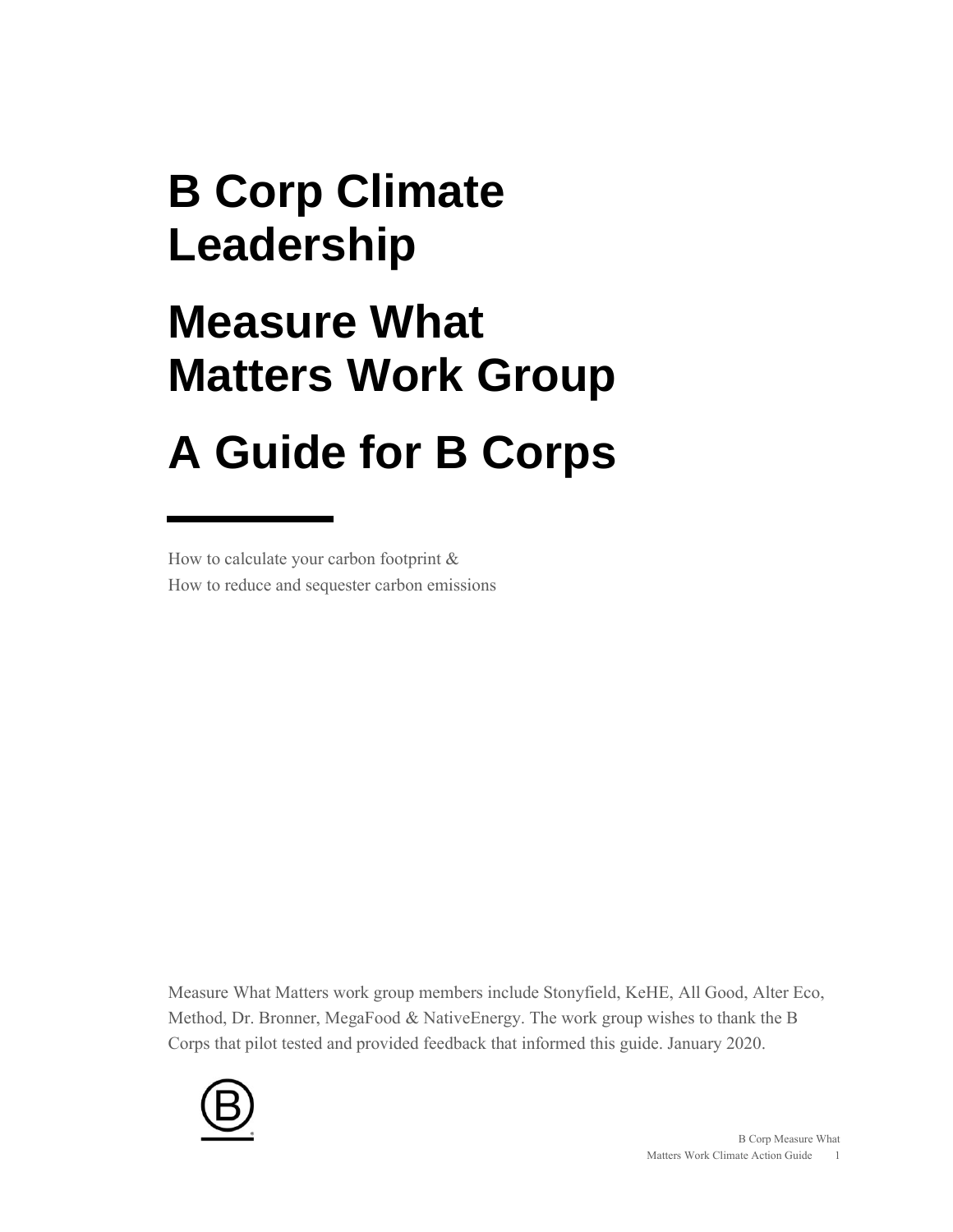# **1. Introduction**

The B Corp community aspires to take more [urgent](https://www.bcorpclimatecollective.org/resources) action to combat climate change and build resilient businesses. This guide aims to help B Corps find high impact climate actions they can begin today and expand over time.

### **2. Goal**

For every B Corp to estimate their carbon footprint and take at least one new climate action by June 2020.

## **3. Tips for Using this Guide**

This guide and the B Corp community emphasize acting now, in the face of our [climate](https://www.bcorpclimatecollective.org/)  [emergency.](https://www.bcorpclimatecollective.org/) This guide lists actions your business can take to have a meaningful climate impact. Select one or two that suit your situation, and get started. Revisit the list of actions regularly, to see what more you can accomplish, knowing climate action can also bring efficiencies to your business and foster stronger relationships with partners. This guide also shares resources for businesses that wish to calculate their climate impact, and additional resources that will help businesses wishing to learn more about the topic over time.

Please note that, at this time, the resources in this guide are primarily from U.S. sources.

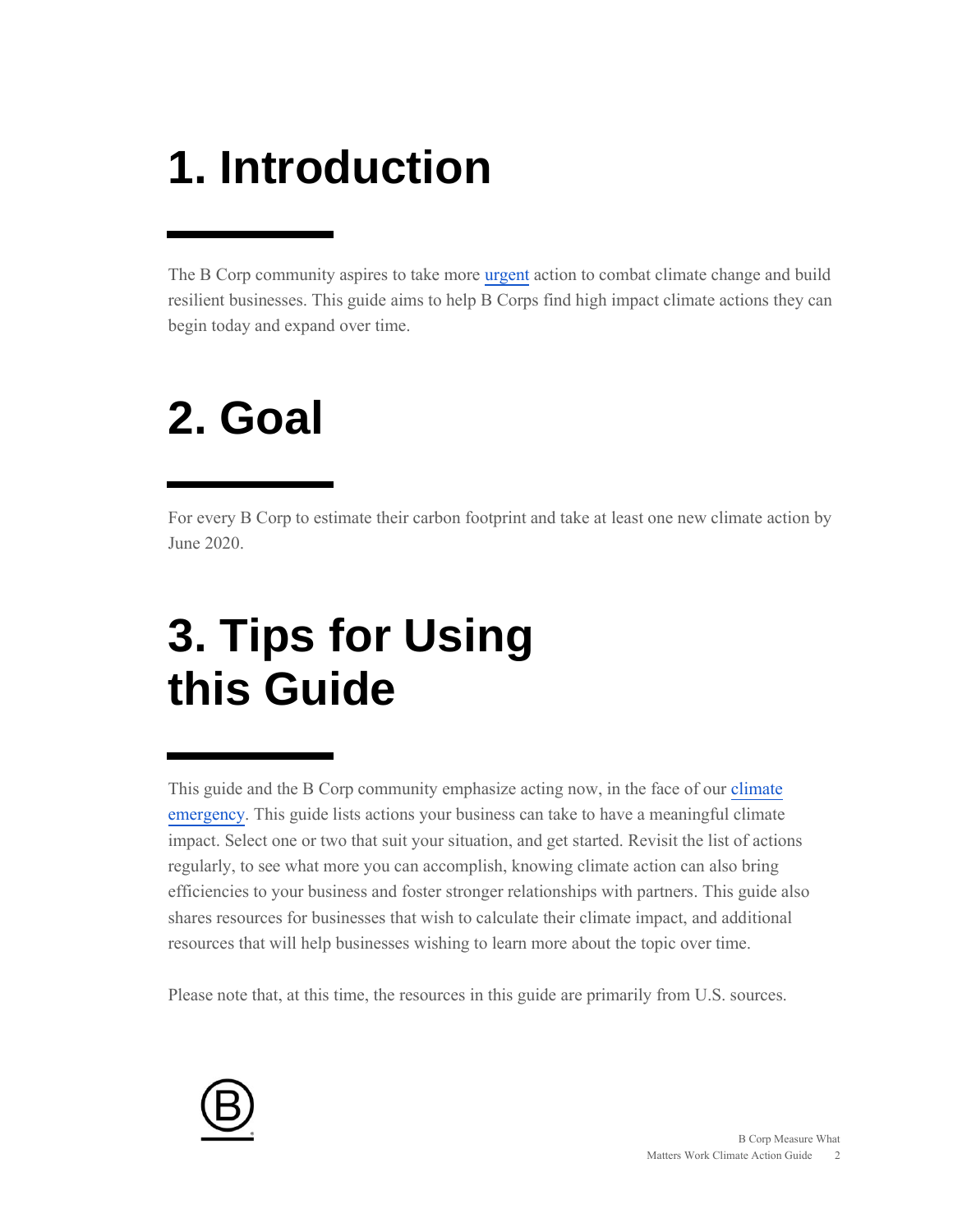### **4. How to Calculate Your Carbon Footprint**

#### *4.1 Understanding Sources of Greenhouse Gas Emissions from Your Business*

Oil, gas, coal are all forms of stored carbon in the ground from pre-human era. When we burn them for energy we release greenhouse gases into the atmosphere. Greenhouse gases trap heat, increasing the temperature of the earth. Our greenhouse gas emissions metric, or carbon footprint, is an aggregation of greenhouse gas emissions associated with our company. Global standards for calculating greenhouse gas emissions organize emissions by Scope 1, 2 and 3 (Figure from the GHG Protocol).

Companies, and especially B Corps, aim to reduce emissions in order to protect the



environment, improve health and wellbeing, stimulate green jobs and a greener economy, and operate more efficient, effective workplaces.

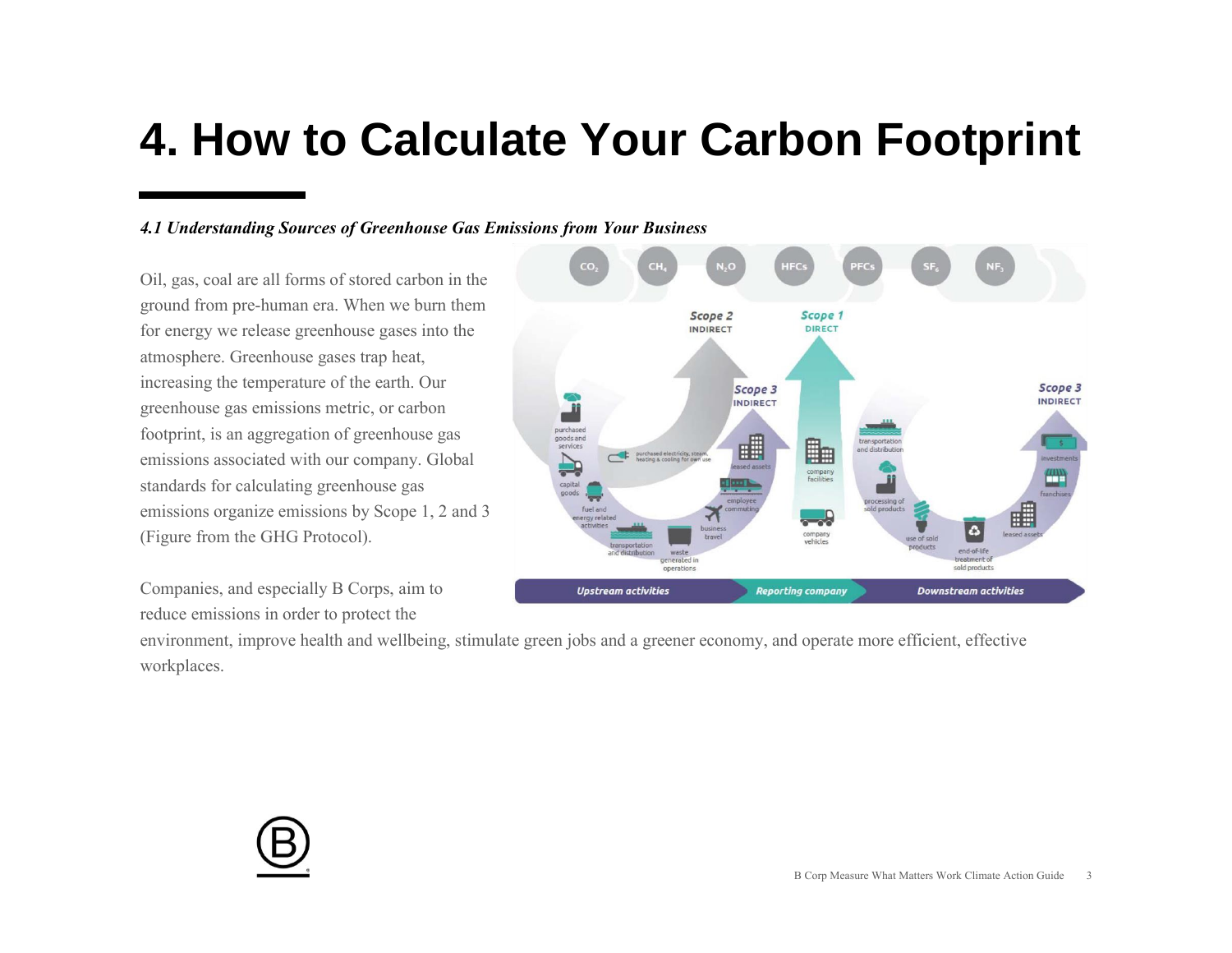| Scope 1 emissions                        | Scope 2 emissions                        | Scope 3 emissions                                   |
|------------------------------------------|------------------------------------------|-----------------------------------------------------|
| Scope 1 emissions are those that are     | Scope 2 emissions are those caused in    | Scope 3 emissions are those caused in producing     |
| owned or controlled by your              | the generation of electricity purchased  | other inputs your business relies on, and in using  |
| business, including the combustion       | for office buildings, distribution       | any products you create.                            |
| of fuels such as natural gas, diesel     | facilities or warehouses. Information on |                                                     |
| fuel, and gasoline in factories, fleets, | electricity use, and the source of       | Scope 3 emissions are generated when growing        |
| and office buildings. Information        | electricity generation (coal, hydro,     | food and crops, or manufacturing plastics, your     |
| on fuel combustion, which can be         | nuclear) can be used to calculate        | business may use in products or packaging, as well  |
| obtained from utility bills, can be      | greenhouse gas emissions.                | as shipping those materials. Scope 3 emissions are  |
| used to calculate greenhouse gas         |                                          | generated when your employees travel as part of     |
| emissions. Scope 1 also includes         |                                          | doing business. Scope 3 emissions are also          |
| other onsite combustion, chemical        |                                          | generated when you transport finished goods and     |
| reactions, and refrigeration and air     |                                          | when your customers refrigerate, wash and dry, or   |
| conditioning leakage. If you do not      |                                          | plug in the products you create.                    |
| own your own fleet or factories,         |                                          |                                                     |
| then you may not have Scope 1            |                                          | If you are a product company, your Scope 3          |
| emissions.                               |                                          | emissions are likely your largest emissions and you |
|                                          |                                          | may want specialist support to calculate the        |
| For B Corps, the most likely sources     |                                          | lifecycle emissions for your input materials.       |
| of scope 1 emissions include those       |                                          |                                                     |
| from fuel purchased for owned            |                                          |                                                     |
| fleets, and for heating at facilities    |                                          |                                                     |
| they own.                                |                                          |                                                     |

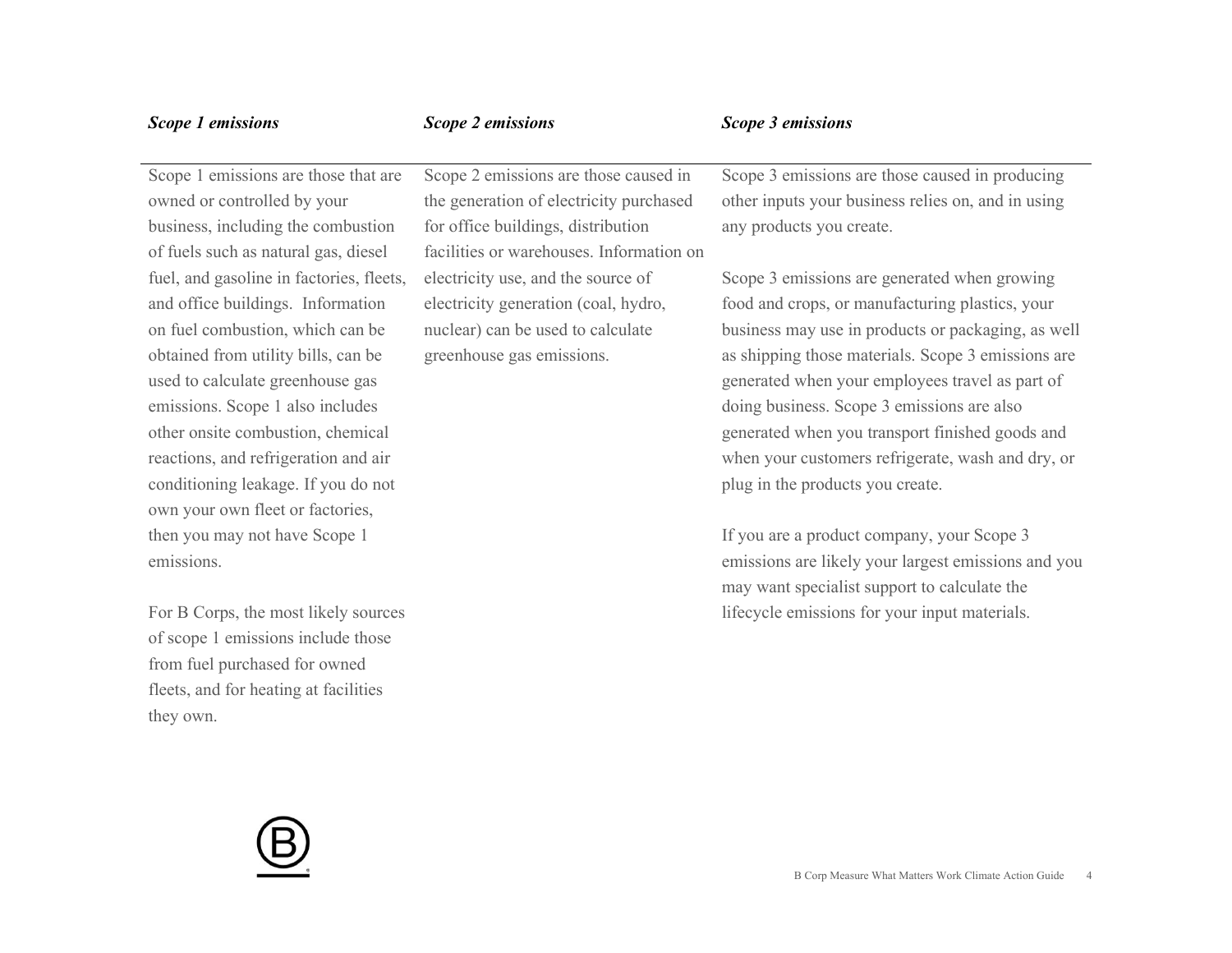#### *4.2 Resources to Calculate Your Carbon Footprint*

This is a brief list of carbon footprint calculators, compiled by B Corps, to help fellow B Corps get started. The most important goal of this guide is for businesses to select and take initiative on climate actions. Therefore, for most companies a simplified calculation of overall emissions will suffice to get started. For further support, look to experts and service providers in the [B Corp directory,](https://bcorporation.net/directory) and the [B Hive.](https://connect.bcorporation.net/BHiveLogin)

#### **Cool Climate**

An online calculator provided at [coolclimate.berkeley.edu/business-calculator,](https://coolclimate.berkeley.edu/business-calculator) this user-friendly calculator will provide an overview of total emissions from scopes 1, 2 and 3. Scope 3 emissions calculations are made simple, drawing on data from travel and spending on procurement. This calculator will suit a business that does not manufacture goods.

#### **GHG Protocol Scope 3 Evaluator**

This more indepth online calculator, provided at [ghgprotocol.org/scope-3-evaluator,](https://ghgprotocol.org/scope-3-evaluator) specifically calculates a businesses' scope 3 emissions. The calculator asks for input on spending and categorized that spend to estimate associated emissions. It also provides an external data collection sheet to help business gather the necessary information for their calculations. This calculator will provide more insight for companies that manufacture goods.

#### **Carbon Fund**

An online calculator provided at [carbonfund.org/take-action/businesses/business-calculators,](https://carbonfund.org/take-action/businesses/business-calculators/) this user-friendly calculator will provide an overview of total emissions from scopes 1 and 2, as well as two categories of scope 3 emissions – travel and shipments. This calculator will suit a business that does not manufacture goods.

#### **US Environmental Protection Agency**

An in-depth process and downloadable tools provided at [epa.gov/climateleadership/center-corporate-climate-leadership-ghg-inventory](https://www.epa.gov/climateleadership/center-corporate-climate-leadership-ghg-inventory-guidance-low-emitters)[guidance-low-emitters,](https://www.epa.gov/climateleadership/center-corporate-climate-leadership-ghg-inventory-guidance-low-emitters) this suite of tools cover scopes 1, 2 and 3. It requires more detailed inputs, and is well suited to small

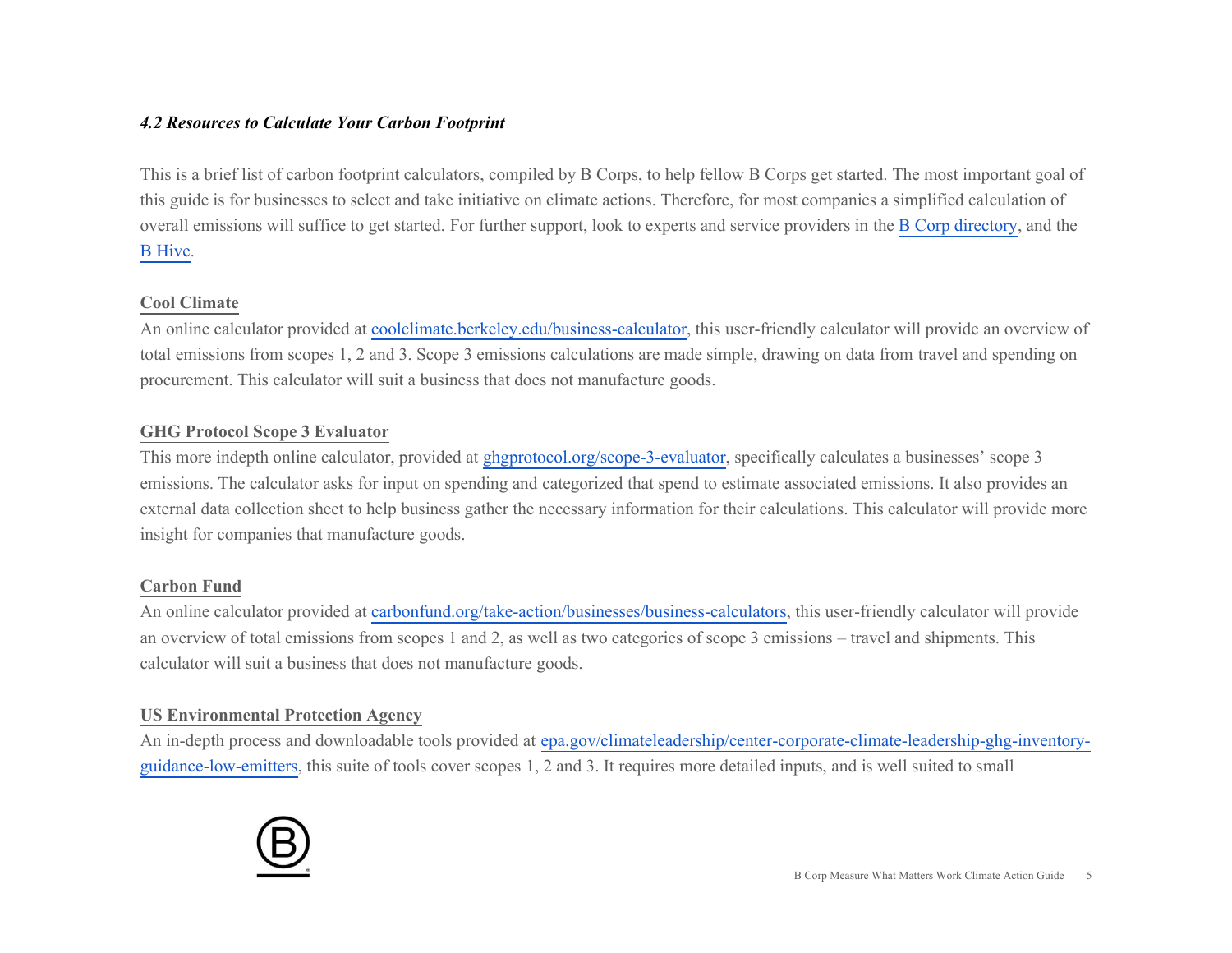manufacturers seeking a detailed inventory of sources of emissions from their business. Such detail will be helpful for companies that wish to identify emissions associated with specific aspects of their operations, versus an overview of total emissions.

To learn more about sources of emissions and how to avoid or reduce them, B Corps recommend the following resources:

- Greenhouse Gas Protocol, the internationally applied standard for estimating greenhouse gas emissions
- EPA Center for Corporate Climate Leadership
- SmartWay, from the US Environmental Protection Agency, enables companies that do not own their own fleets to ask their carriers to track and report emissions via SmartWay
- Energy Star Portfolio Manager, from the US EPA, helps companies track energy use, waste generation and water consumption
- Access funding and incentives for switching to renewable energy and adopting energy efficiency
- Climate Collaborative is an initiative of businesses in the natural products industry, providing resources to encourage climate action within that industry.

#### [\[Click for Link\]](http://www.ghgprotocol.org/sites/default/files/standards/ghg-protocol-revised.pdf)

[www.epa.gov/climateleadership](https://www.epa.gov/climateleadership)

[www.epa.gov/smartway](https://www.epa.gov/smartway) 

[www.energystar.gov/buildings](https://www.energystar.gov/buildings)

#### [www.dsireusa.org](http://www.dsireusa.org/)

[www.climatecollaborative.com/resources](https://www.climatecollaborative.com/resources)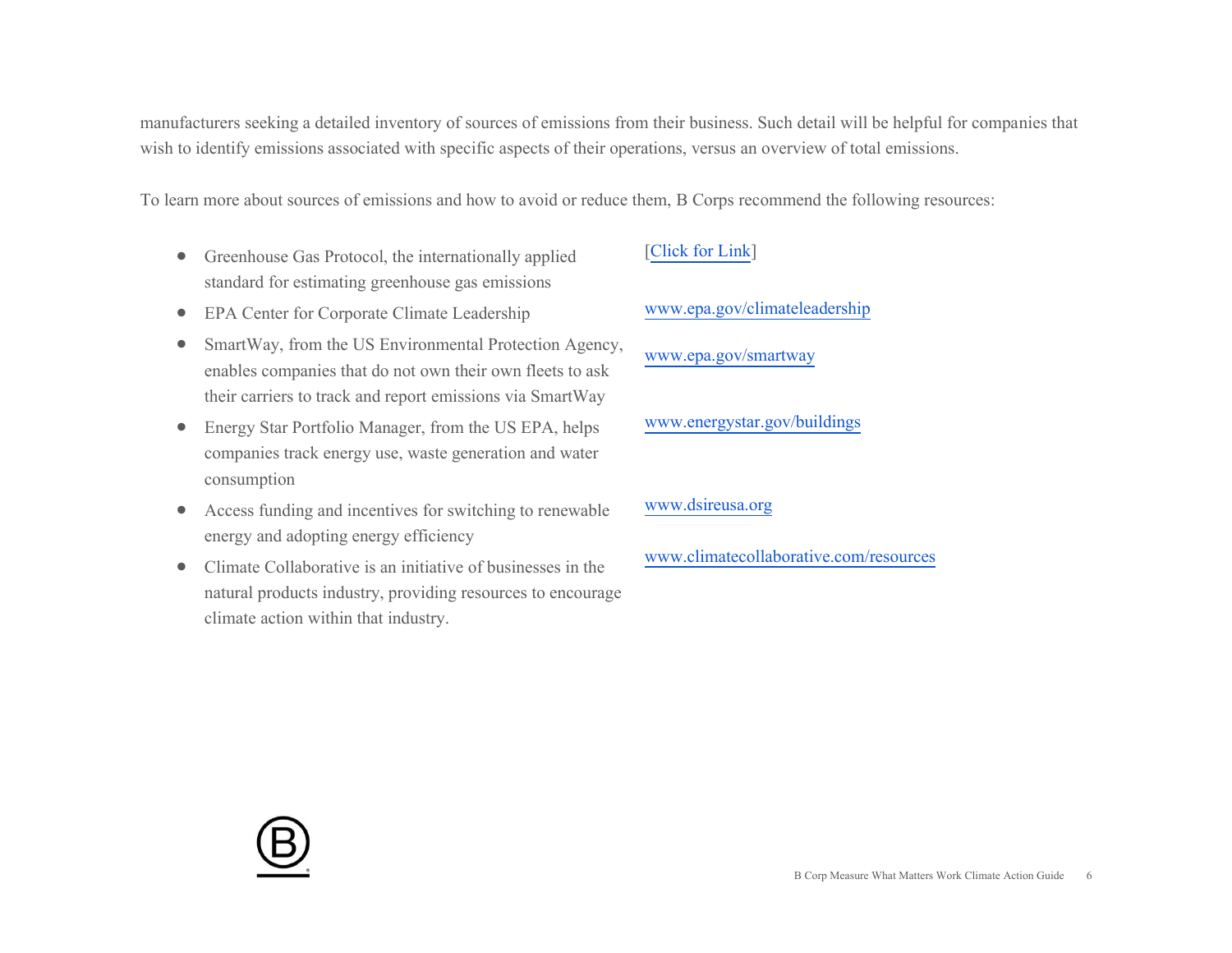## **5. How to Reduce & Sequester<sup>1</sup> Carbon Emissions**

#### *5.1 Understanding the Types of Climate Action*

The types of climate actions B Corps can take can be categorized as reducing directly, reducing indirectly, reducing broadly, or balancing.

To make a lasting transition to a low carbon, or even a carbon positive, economy, most agree that the first three types of climate action hold the most promise: reducing directly, reducing indirectly and reducing broadly.

To get started in the near term, balancing – or buying verified emission reduction credits – has a role to play in light of the current climate crisis.

| Type of Climate Action   |                                                                                                            |
|--------------------------|------------------------------------------------------------------------------------------------------------|
| <b>Reducing Directly</b> | Eliminating or reducing consumption of inputs that cause emissions by using fewer inputs or using          |
|                          | them more efficiently (using less fuel, or using a more fuel efficient fleet). These climate actions occur |
|                          | within your business (your "four walls") and directly reduce your scope 1 and 2 emissions.                 |

<sup>&</sup>lt;sup>1</sup> The greenhouse gas carbon dioxide is drawn out of the atmosphere and sequestered in trees, other plants and soils. If managed, the sequestered carbon will remain stored for decades, helping reduce global greenhouse gas concentrations

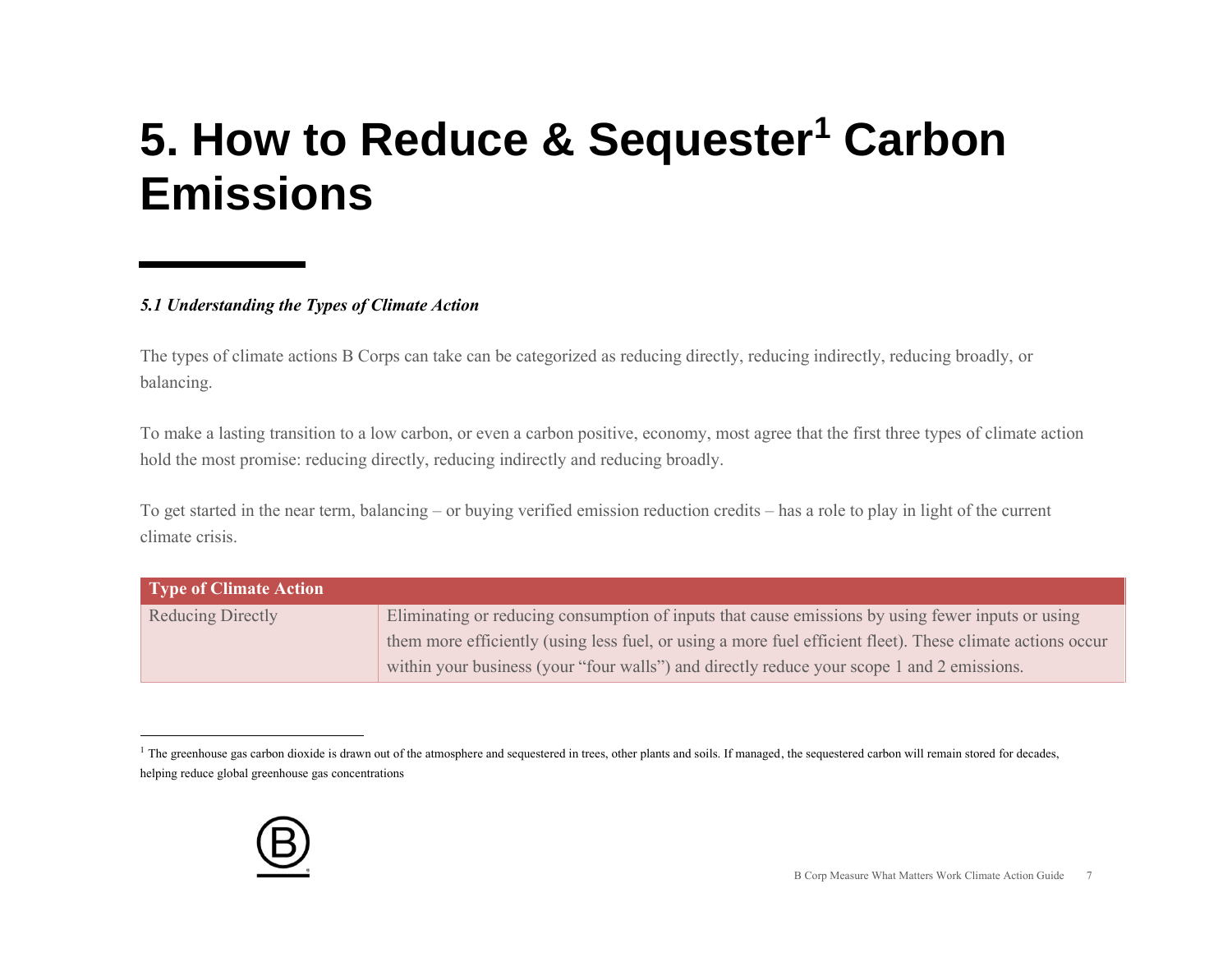| <b>Type of Climate Action</b> |                                                                                                                                                                                                                                                                                                                                                                                                                                                                                                                                                                                                  |
|-------------------------------|--------------------------------------------------------------------------------------------------------------------------------------------------------------------------------------------------------------------------------------------------------------------------------------------------------------------------------------------------------------------------------------------------------------------------------------------------------------------------------------------------------------------------------------------------------------------------------------------------|
| Reducing Indirectly           | Purchasing and using inputs that emitted few, or fewer, emissions in the course of their production (low<br>carbon fuels). These climate actions occur outside of your business (your "four walls") and can                                                                                                                                                                                                                                                                                                                                                                                      |
|                               | indirectly reduce your scope 1, 2, or 3 emissions.                                                                                                                                                                                                                                                                                                                                                                                                                                                                                                                                               |
| Reducing Broadly              | Creating change that causes "reducing indirectly" (above) to be possible. For instance, helping growers<br>transition to low carbon or sequestration practices that will result in fewer emissions from the<br>production of materials your business uses (cotton, cocoa butter). Another example would be helping<br>contract manufacturers transition from oil to biomass boilers, for near zero emissions from energy use.<br>These climate actions occur outside of your business (your "four walls"), most often in your supply<br>chain, and can indirectly reduce your scope 3 emissions. |
| Balancing                     | Purchasing credits to balance emissions your business has not avoided or reduced [Renewable Energy<br>Credits (RECs) and carbon offsets <sup>i</sup> ].<br>Carbon offsets can be purchased to balance scope 1, 2, and 3 emissions, while RECs can be purchased<br>to balance scope 2 emissions.                                                                                                                                                                                                                                                                                                  |

#### *5.2 Taking Climate Action*

This resource does not name every action B Corps can take to address greenhouse gas (often referred to as 'carbon') emissions. It does provide guidance on which actions are likely to have the highest climate benefits, to help B Corps focus their efforts. It also provides one or two resources to help B Corps get started.

After looking through the various climate actions, consider which actions you can influence and have a meaningful connection to your business. Next, explore the resources to see how your business can start on the climate action you selected. For example, if your company produces goods, explore the resources for buying and sourcing locally. If you are a service company, explore the resources

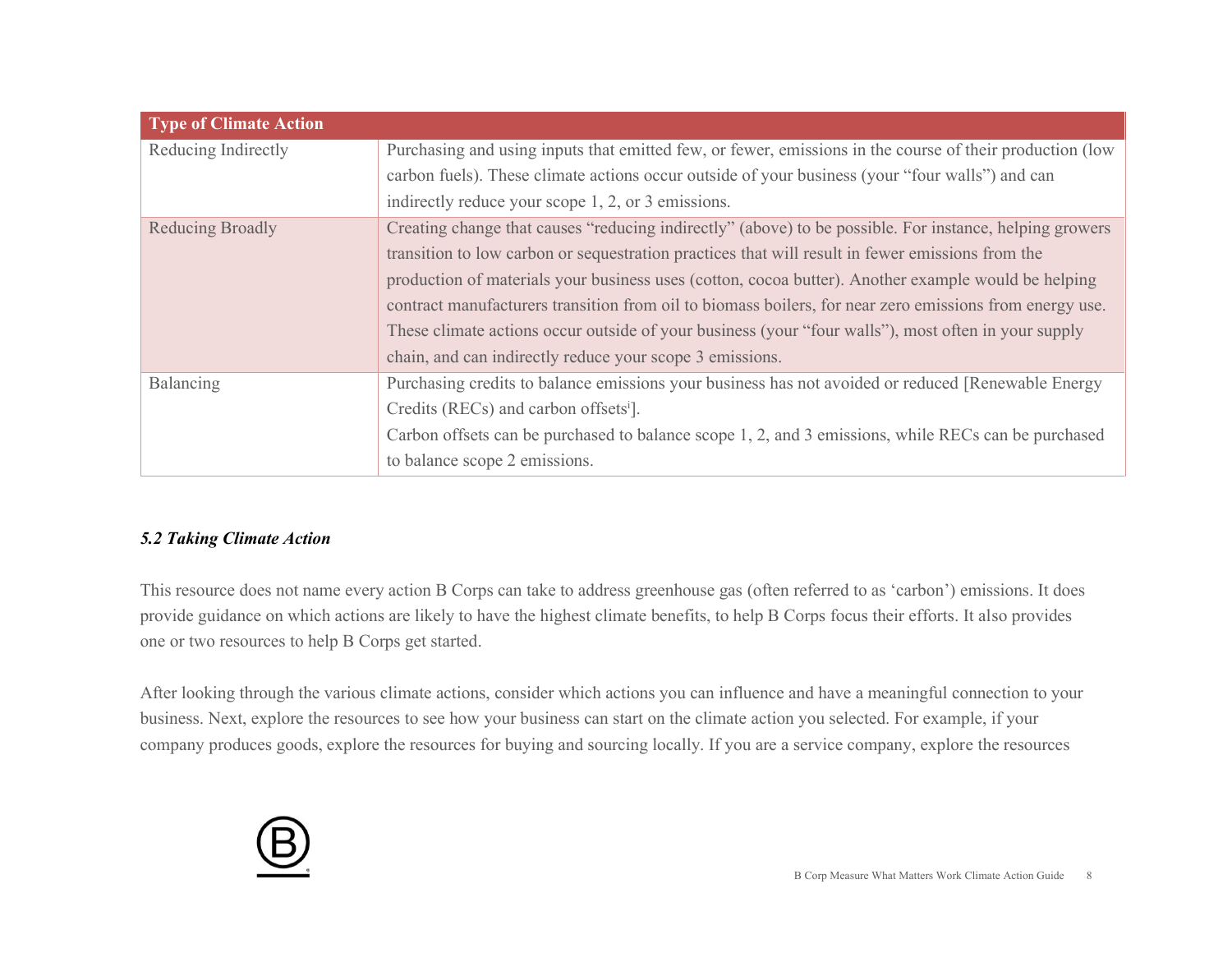for reducing business travel and food waste. Once you have identified climate actions that are both relevant to your business and are within your scope of influence, set a timeline for taking action.

In addition to these resources, look to the [B Corp Directory](https://bcorporation.net/directory?search=&industry=Carbon%20Capture%20%26%20Credits&country=&state=&city=%22) for companies that can help you with many of the climate actions described below. Remember to ask on the [B Hive](https://connect.bcorporation.net/BHiveLogin) for support from your peers in the B Corp community.

| <b>Carbon Reduction &amp; Sequestration</b> | <b>Resources &amp; Examples for Getting Started</b>                           |  |
|---------------------------------------------|-------------------------------------------------------------------------------|--|
| <b>Actions</b>                              |                                                                               |  |
| <b>Scope One - Reduce directly</b>          | Eliminating or reducing consumption of inputs that cause emissions by         |  |
|                                             | using fewer inputs or using them more efficiently (using less fuel, or a more |  |
|                                             | fuel efficient fleet)]                                                        |  |
| Reduce fleet use, including delivery        | Route Planning Optimization: [Click for Link]                                 |  |
| frequency and route planning                | Reach out to fellow B Corp fleet optimization service providers               |  |
| Build a low- or zero-emissions fleet        | Retrofit trucks and trailers:                                                 |  |
|                                             | www.epa.gov/verified-diesel-tech                                              |  |
|                                             | www.driveelectricus.com                                                       |  |
|                                             | www.cleanenergyfuels.com                                                      |  |
| Reduce the use of purchased fuels for       |                                                                               |  |
| heating, with automated controls or by      | Energy Star – Stamp Out Energy Waste: [Click for Link]                        |  |
| lowering temperatures                       |                                                                               |  |
| Identify refrigerant leaks from owned       |                                                                               |  |
| equipment and purchase refrigerants with    | EPA Leak Testing Guide: [Click for Link]                                      |  |
| low global warming potential                |                                                                               |  |
| <b>Scope One - Balance</b>                  | [Purchasing credits to balance emissions your business has not avoided or     |  |
|                                             | reduced (offsets)]                                                            |  |

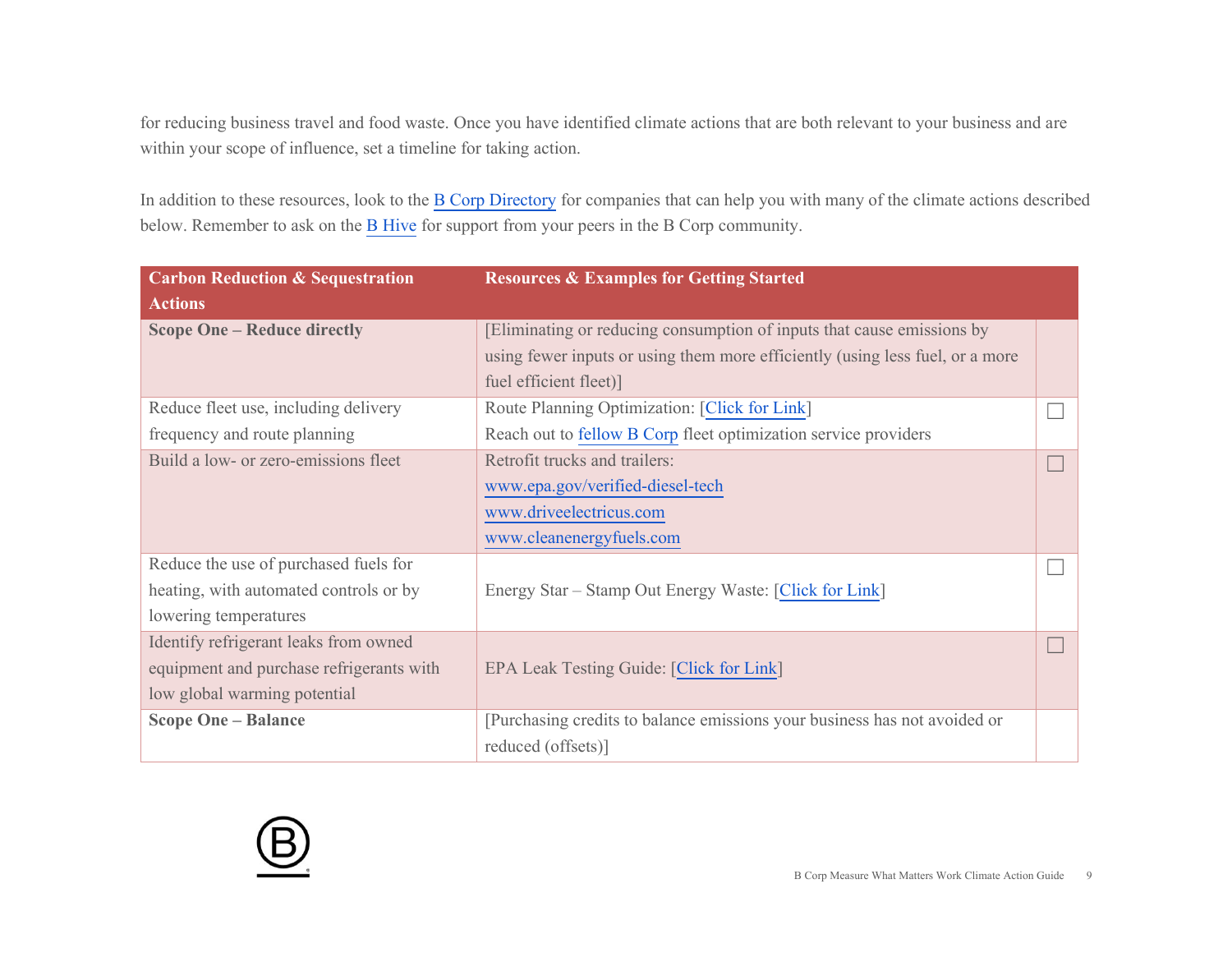| <b>Carbon Reduction &amp; Sequestration</b>    | <b>Resources &amp; Examples for Getting Started</b>                      |  |
|------------------------------------------------|--------------------------------------------------------------------------|--|
| <b>Actions</b>                                 |                                                                          |  |
| Purchase carbon offsets from an existing       | Connect with a fellow B Corp offset provider.                            |  |
| greenhouse gas emission reduction project      | www.nrdc.org/stories/should-you-buy-carbon-offsets                       |  |
|                                                | www.davidsuzuki.org/what-you-can-do/carbon-offsets/                      |  |
| <b>Scope Two - Reduce directly</b>             |                                                                          |  |
| Shut equipment off at night and install timers |                                                                          |  |
| and automated controls for equipment,          | www.energystar.gov/buildings/offices                                     |  |
| heating, cooling, and lighting to reduce       |                                                                          |  |
| energy consumption                             |                                                                          |  |
| Use Energy Star or other high efficiency       | www.energystar.gov/products                                              |  |
| rated computers, printers, and office          |                                                                          |  |
| equipment to reduce energy consumption.        | www.energystar.gov/products/lighting fans                                |  |
| Use natural lighting and low energy lighting   |                                                                          |  |
| Use Energy Star or other high efficiency       | Energy Star - Heating and Cooling Upgrades: [Click for Link]             |  |
| rated heating and cooling equipment, and       | Energy Star – Guide to Energy-Efficient Heating and Cooling: [Click for  |  |
| improve insulation and circulation             | Link]                                                                    |  |
| Conduct an energy audit to identify high-      |                                                                          |  |
| return options for reducing energy             | www.energy.gov/eere/femp/office-energy-checklist                         |  |
| consumption                                    |                                                                          |  |
| Choose LEED certified buildings when           | new.usgbc.org/leed                                                       |  |
| purchasing or leasing space                    |                                                                          |  |
| <b>Scope Two - Reduce indirectly</b>           | [Purchasing and using inputs that generate few, or fewer, emissions (low |  |
|                                                | carbon fuels)]                                                           |  |
| Build renewable energy generation on-site      | www.namastesolar.com/commercial/commercial-industrial                    |  |

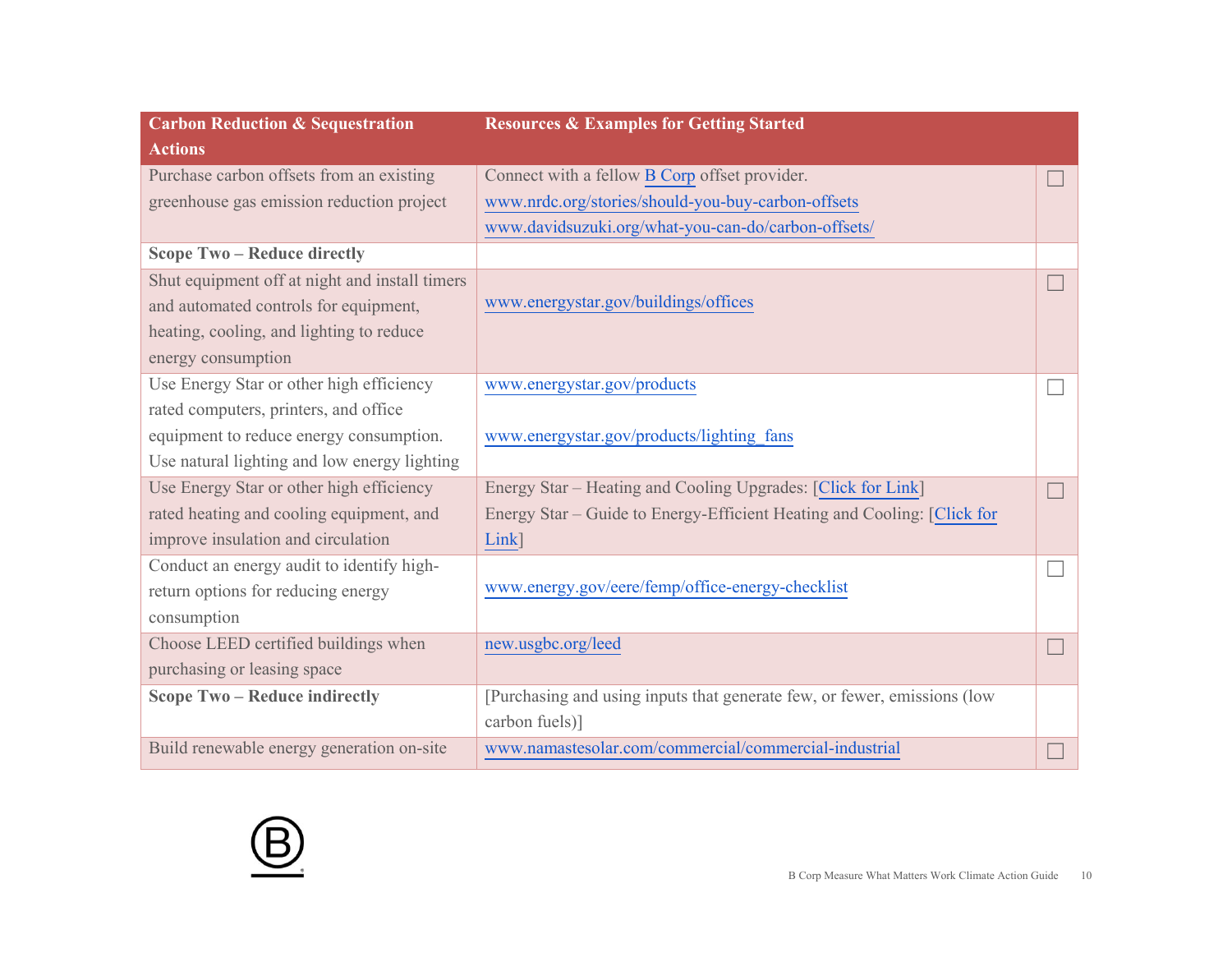| <b>Carbon Reduction &amp; Sequestration</b>  | <b>Resources &amp; Examples for Getting Started</b>                         |  |
|----------------------------------------------|-----------------------------------------------------------------------------|--|
| <b>Actions</b>                               |                                                                             |  |
|                                              | And the B Corp directory                                                    |  |
| Purchase green energy from local utilities   | Buying Clean Energy: [Click for Link]                                       |  |
| <b>Scope Two - Reduce broadly</b>            | [Creating change that causes "reducing indirectly" to be possible]          |  |
| Collaborate with fellow B Corps or other     | Estimate your electricity consumption, and connect with other electricity   |  |
| peer companies to build a community-scale    | users - a combined electricity consumption of 8,000-12,000 MWh per year is  |  |
| wind turbine                                 | enough to support a small turbine that can generate RECs for the            |  |
|                                              | participating companies over a ten-year period. For support, connect with a |  |
|                                              | fellow B Corp renewables developer and learn about community renewables     |  |
|                                              | windexchange.energy.gov/markets/community                                   |  |
| Collaborate with fellow B Corps or other     | Estimate your electricity consumption, and connect with other electricity   |  |
| peer companies to build a community-scale    | users - a combined electricity consumption of 8,000 MWh per year is enough  |  |
| solar array (in addition to generating RECs, | to support a solar array that can generate RECs for the participating       |  |
| solar arrays can also act as valuable        | companies over a ten-year period. For support, connect with fellow B Corps  |  |
| pollinator habitats)                         | or other solar developers.                                                  |  |
|                                              | www.amicussolar.com                                                         |  |
| <b>Scope Two - Balance</b>                   | [Purchasing credits to balance emissions your business has not avoided or   |  |
|                                              | reduced (offsets)]                                                          |  |
| Purchase green energy via RECs from an       | www.epa.gov/greenpower                                                      |  |
| existing project                             | www.buycleanenergy.org/find-recs                                            |  |

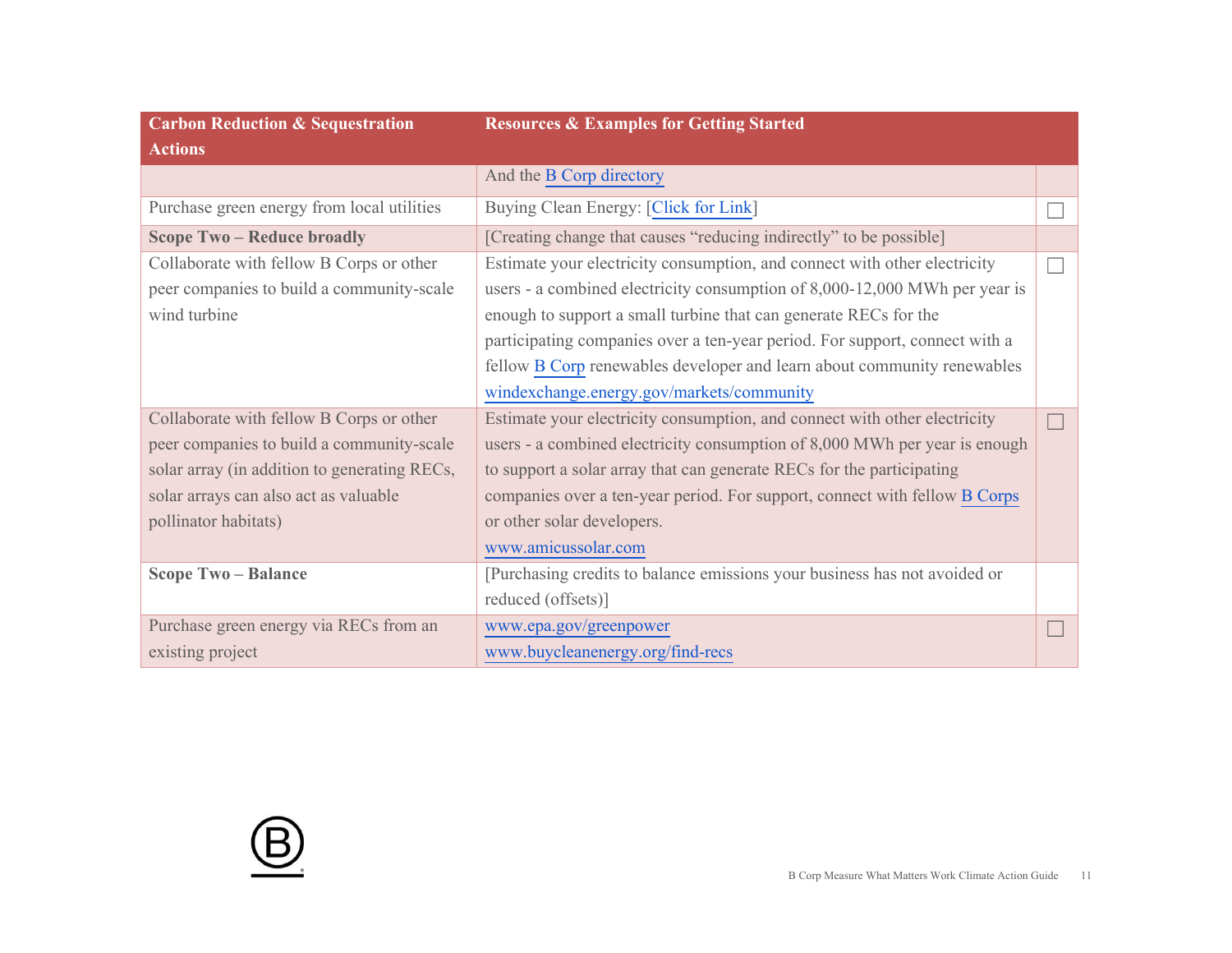| <b>Carbon Reduction &amp; Sequestration</b>            | <b>Resources &amp; Examples for Getting Started</b>             |  |
|--------------------------------------------------------|-----------------------------------------------------------------|--|
| <b>Actions</b>                                         |                                                                 |  |
| Participate in a Power Purchase Agreement <sup>2</sup> |                                                                 |  |
| with peers or other B Corp companies,                  | www.seia.org/research-resources/solar-power-purchase-agreements |  |
| including options at the municipal level               |                                                                 |  |
| Purchase carbon offsets from an existing               | Connect with a fellow B Corp offset provider.                   |  |
| greenhouse gas emission reduction project              | www.nrdc.org/stories/should-you-buy-carbon-offsets              |  |
|                                                        | www.davidsuzuki.org/what-you-can-do/carbon-offsets/             |  |
| <b>Scope Three - Reduce directly</b>                   |                                                                 |  |
| Set a goal for zero food waste                         | www.wri.org/office-food-waste-challenge                         |  |
| Reduce business travel                                 | Video Conferencing: [Click for Link]                            |  |
| Reduce employee commuting and provide                  |                                                                 |  |
| incentives for public transport or non-fossil          | WWF Reducing the Impact of Commuting: [Click for Link]          |  |
| commuting options                                      |                                                                 |  |
| Reduce shipping, and select rail or ocean              | www.epa.gov/smartway                                            |  |
| transport over air and truck transport options         | Unilever Sustainable Living Plan: [Click for Link]              |  |
| Improve efficiency of shipping (optimize               | Pallets to Increase Loading Efficiency: [Click for Link]        |  |
| loads, reduce and eliminate packaging)                 | Walmart Sustainable Packaging Playbook: [Click for Link]        |  |
| If you know specific waste types that are a            | www.zerowasteeurope.eu/zero-waste-in-business                   |  |
| significant source of greenhouse gas                   | www.epa.gov/smm/wastewise                                       |  |
|                                                        |                                                                 |  |

 $^2$  In a Power Purchase Agreement, a group of companies contract for both the power and green claims (RECs) from a renewable energy project. The power is sold locally at market rates, with a fixed amount going to the project to cover fixed project costs. Excess revenues go to the supporting companies and in turn, any shortfall is made up by supporting companies. The companies also receive the RECs. Typically, a collective electricity consumption of 30-40,000 MWh per year is enough to initiate a PPA. One simple approach is to structure the PPA around one anchor buyer, with subsequent buyers accepting the same contract structure (term, long term electricity pricing, etc.) as the anchor.

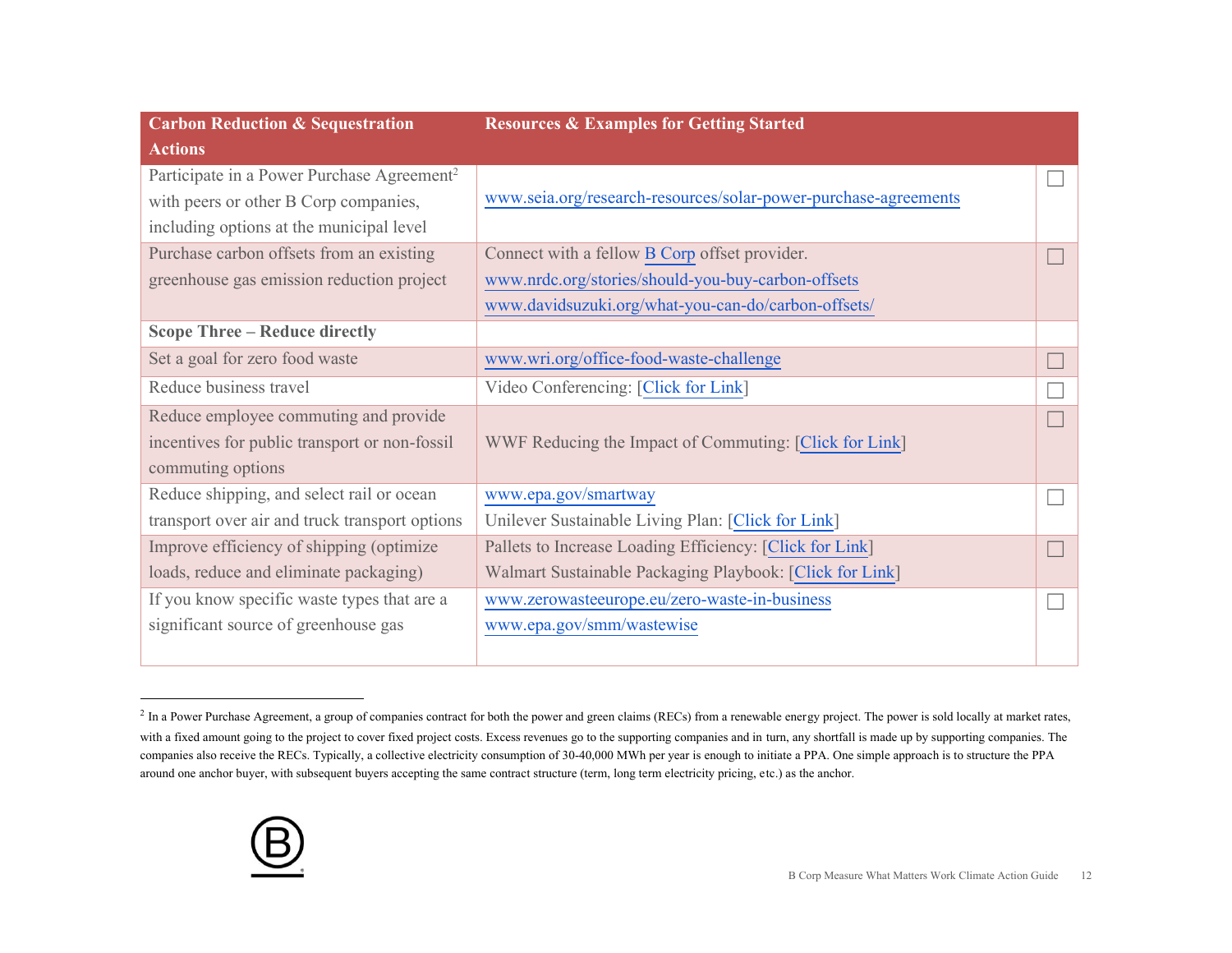| <b>Carbon Reduction &amp; Sequestration</b> | <b>Resources &amp; Examples for Getting Started</b>                      |  |
|---------------------------------------------|--------------------------------------------------------------------------|--|
| <b>Actions</b>                              |                                                                          |  |
| emissions for your business, set a goal to  | True Waste, Zero Waste Certification: true.gbci.org                      |  |
| reduce those wastes                         |                                                                          |  |
| <b>Scope Three – Reduce indirectly</b>      |                                                                          |  |
| Buy and source locally                      | B Resource, Local Purchasing Policy: [Click for Link]                    |  |
| Ask large suppliers and carriers to measure | coolclimate.berkeley.edu/business-calculator                             |  |
| and track greenhouse gas emission           | www.epa.gov/smartway                                                     |  |
| reductions                                  |                                                                          |  |
| Provide incentives to suppliers to reduce   | US EPA Center for Corporate Climate Leadership – How to Engage           |  |
| emissionsii                                 | Suppliers: [Click for Link]                                              |  |
|                                             | EPA Supplier GHG questionnaire: [Click for Download]                     |  |
| Identify refrigerant leaks from non-owned   |                                                                          |  |
| equipment and request refrigerants with low | EPA Leak Testing Guide: [Click for Link]                                 |  |
| global warming potential                    |                                                                          |  |
| Source from suppliers employing             | regenorganic.org/pilot                                                   |  |
| regenerative agriculture practices          | www.savory.global/land-to-market                                         |  |
| If you company operates in the financial    |                                                                          |  |
| sector, ensure your financial investments   | fossilfreefunds.org                                                      |  |
| support low carbon initiatives              |                                                                          |  |
| <b>Scope Three - Broadly</b>                |                                                                          |  |
| Generate carbon emission reductions, or     | Identify sources of emissions in your supply base, identify behaviors or |  |
| sequestration, within your supply base      | technologies that reduce emissions, and catalyze change with education,  |  |
| (insets)                                    | preferred purchasing terms, loans and funding                            |  |
|                                             | www.icroa.org/Insetting                                                  |  |

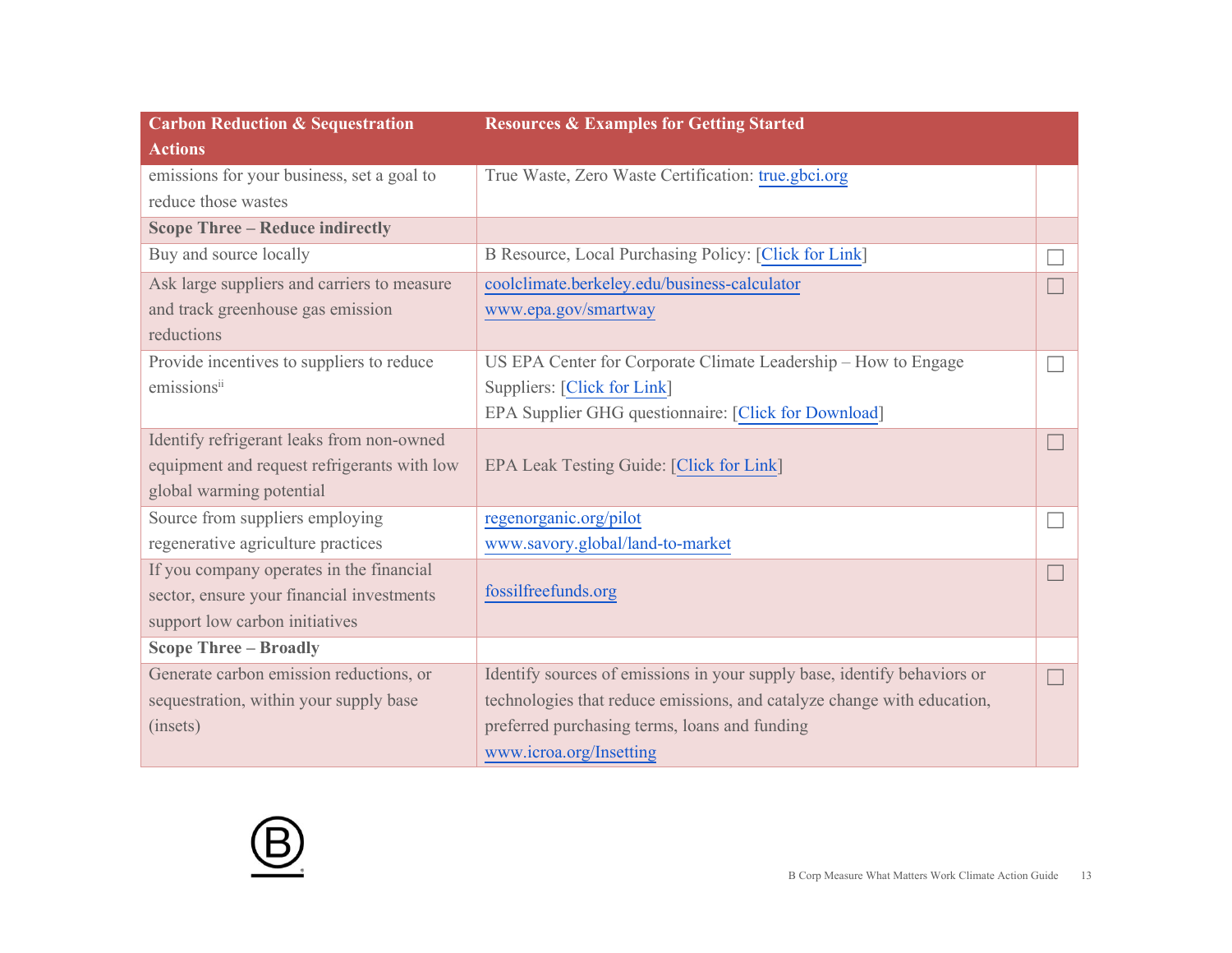| <b>Carbon Reduction &amp; Sequestration</b>  | <b>Resources &amp; Examples for Getting Started</b>                       |  |
|----------------------------------------------|---------------------------------------------------------------------------|--|
| <b>Actions</b>                               |                                                                           |  |
|                                              | www.insettingplatform.com/                                                |  |
| Collaborate with fellow B Corps or other     |                                                                           |  |
| peer companies to sequester carbon and       |                                                                           |  |
| generate carbon offsets with a regenerative  | www.marincarbonproject.org/carbon-farming                                 |  |
| agriculture and soil carbon sequestration    |                                                                           |  |
| project in a shared commodity such as        | www.lifteconomy.com/rain                                                  |  |
| wheat, cotton, soy, wool, sugar or others (a |                                                                           |  |
| source of carbon offsets)                    |                                                                           |  |
| <b>Scope Three - Balance</b>                 | [Purchasing credits to balance emissions your business has not avoided or |  |
|                                              | reduced (offsets)]                                                        |  |
| Purchase carbon offsets from an existing     | Connect with a fellow B Corp offset provider.                             |  |
| greenhouse gas emission reduction project    | www.nrdc.org/stories/should-you-buy-carbon-offsets                        |  |
|                                              | www.davidsuzuki.org/what-you-can-do/carbon-offsets/                       |  |

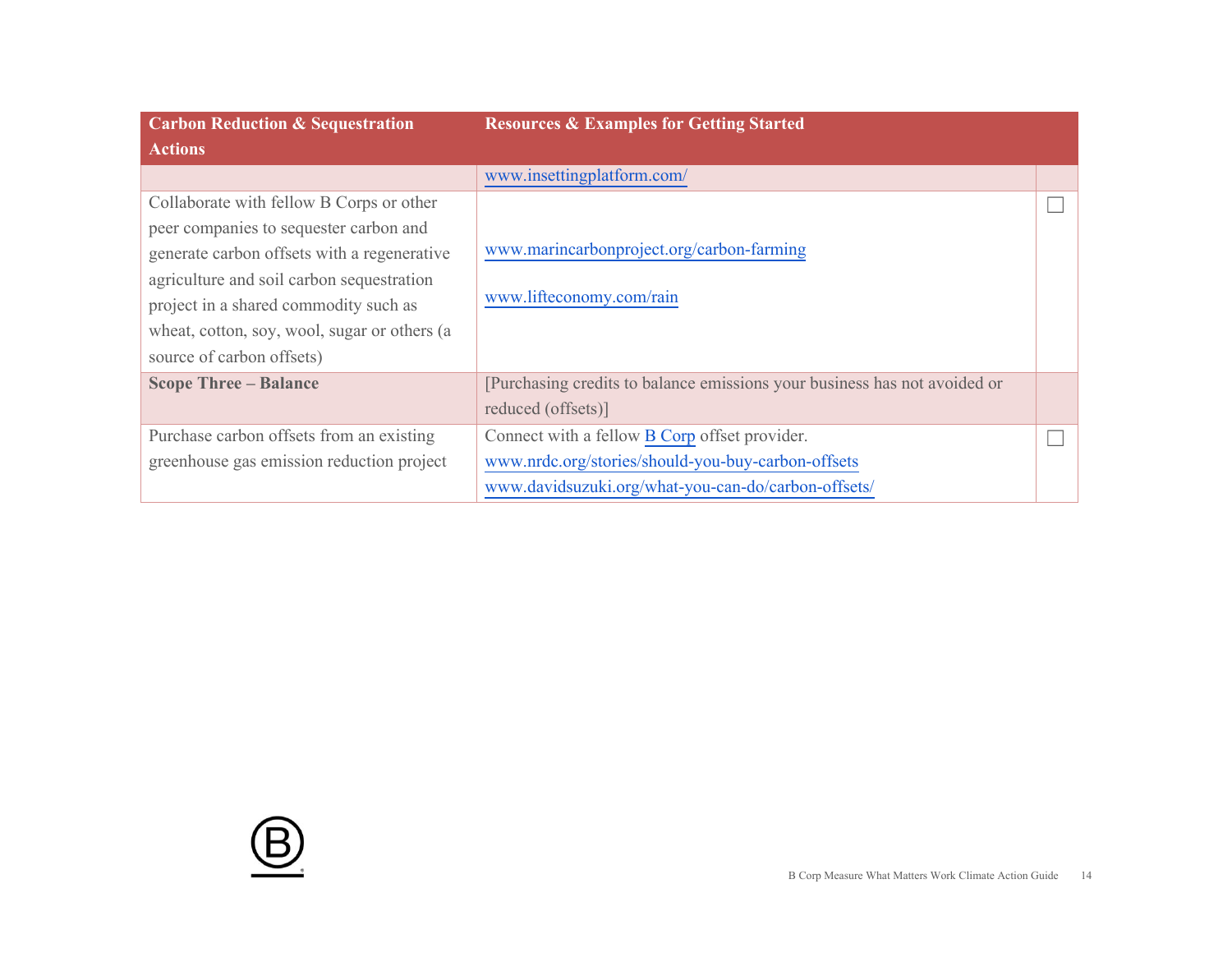## **Appendix 1: GHG Protocol**

Per the [GHG Protocol,](https://ghgprotocol.org/scope-3-technical-calculation-guidance) there are 15 categories of impacts in your Scope 3 carbon footprint. The most common of these categories, likely to be relevant for many companies, are listed below, followed by the remaining categories.

|          | <b>Common Scope 3 Categories</b>                                                  |
|----------|-----------------------------------------------------------------------------------|
|          | Purchased Goods & Services (everything you buy)                                   |
| 4        | Upstream Transportation & Distribution (inbound materials, non-owned vehicles)    |
| 5        | Waste Generated in Operations                                                     |
| $\theta$ | <b>Business Travel</b>                                                            |
| 7        | <b>Employee Commuting</b>                                                         |
| 9        | Downstream Transportation & Distribution (outbound materials, non-owned vehicles) |
| 10       | Processing of Sold Products (before sale to final customer)                       |
| 11       | Use of Sold Products (by the final customer)                                      |
| 12       | End-of-Life of Sold Products (recycle, landfill, incineration)                    |

#### **Other Scope 3 Categories**

|    | Capital Goods                                                          |
|----|------------------------------------------------------------------------|
| 3  | Fuel- and Energy-Related Activities Not Included in Scope 1 or Scope 2 |
| 8  | <b>Upstream Leased Assets</b>                                          |
|    | Downstream Leased Assets                                               |
| 14 | Franchises                                                             |
|    | Investments                                                            |